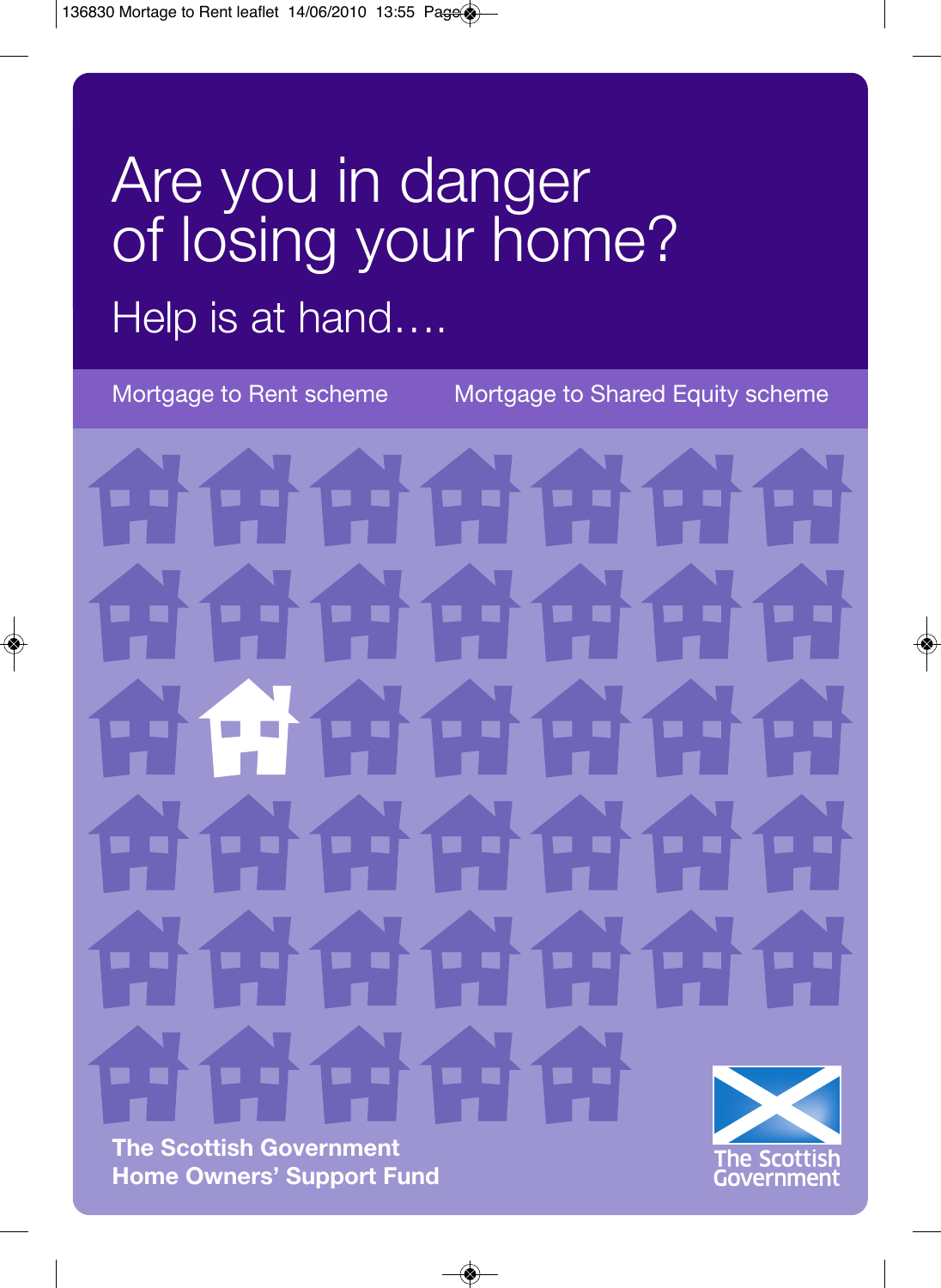If you own your home and are in danger of having it repossessed as a result of financial difficulties, we may be able to help you. The Scottish Government operates two schemes, as part of the Home Owners' Support Fund, to help owners who are experiencing difficulty in paying any loans that are secured against their property – the Mortgage to Rent scheme and the Mortgage to Shared Equity scheme.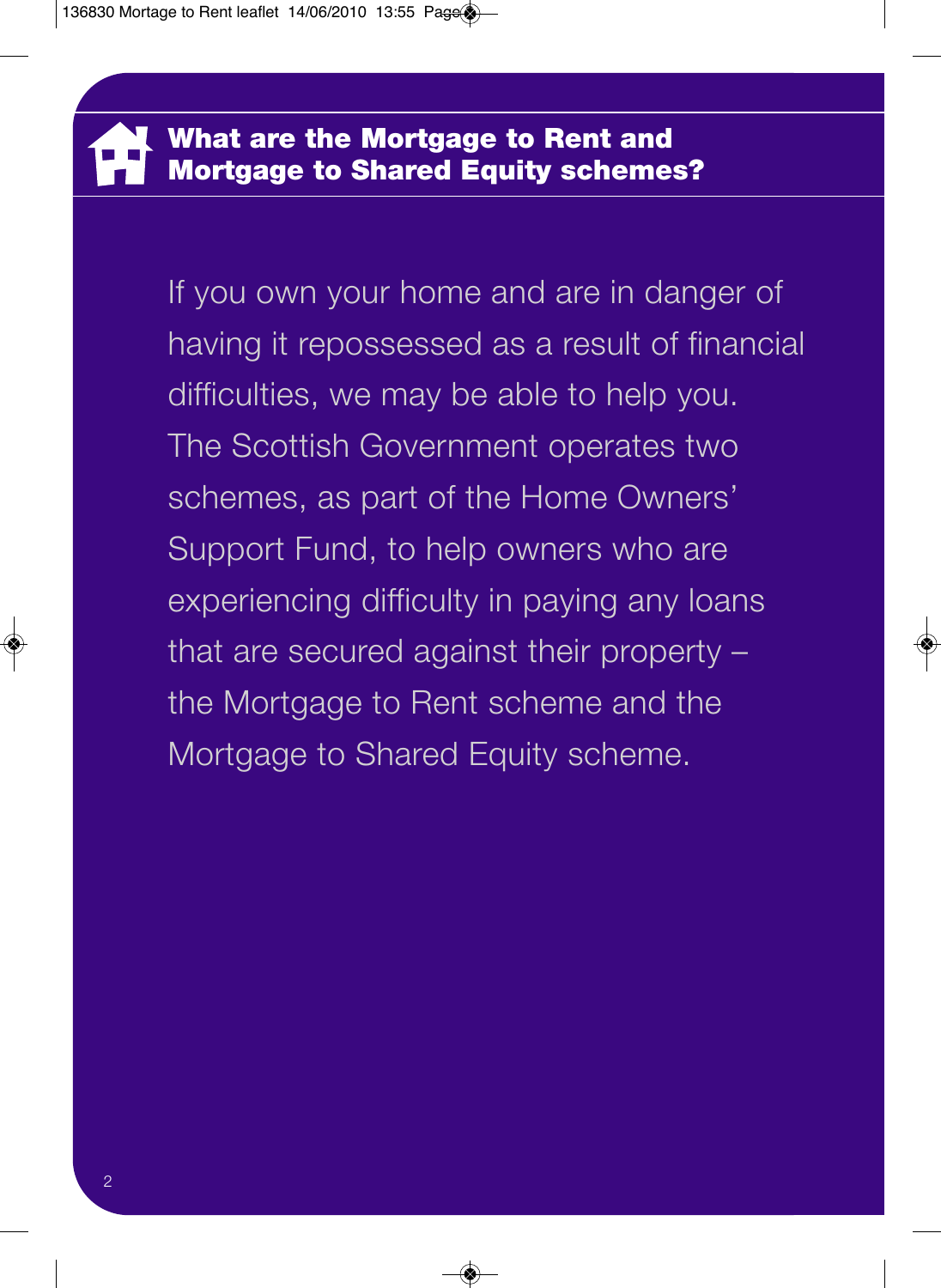Under the Mortgage to Rent scheme we can arrange for a social landlord such as a housing association or local authority to buy your home and for you to continue to live there as a tenant.

The Mortgage to Shared Equity scheme involves the Scottish Government taking a financial stake in your home. You will still own your home and continue to have responsibility for maintaining and insuring it. But you will be able to reduce the amount you have to pay to your lender every month.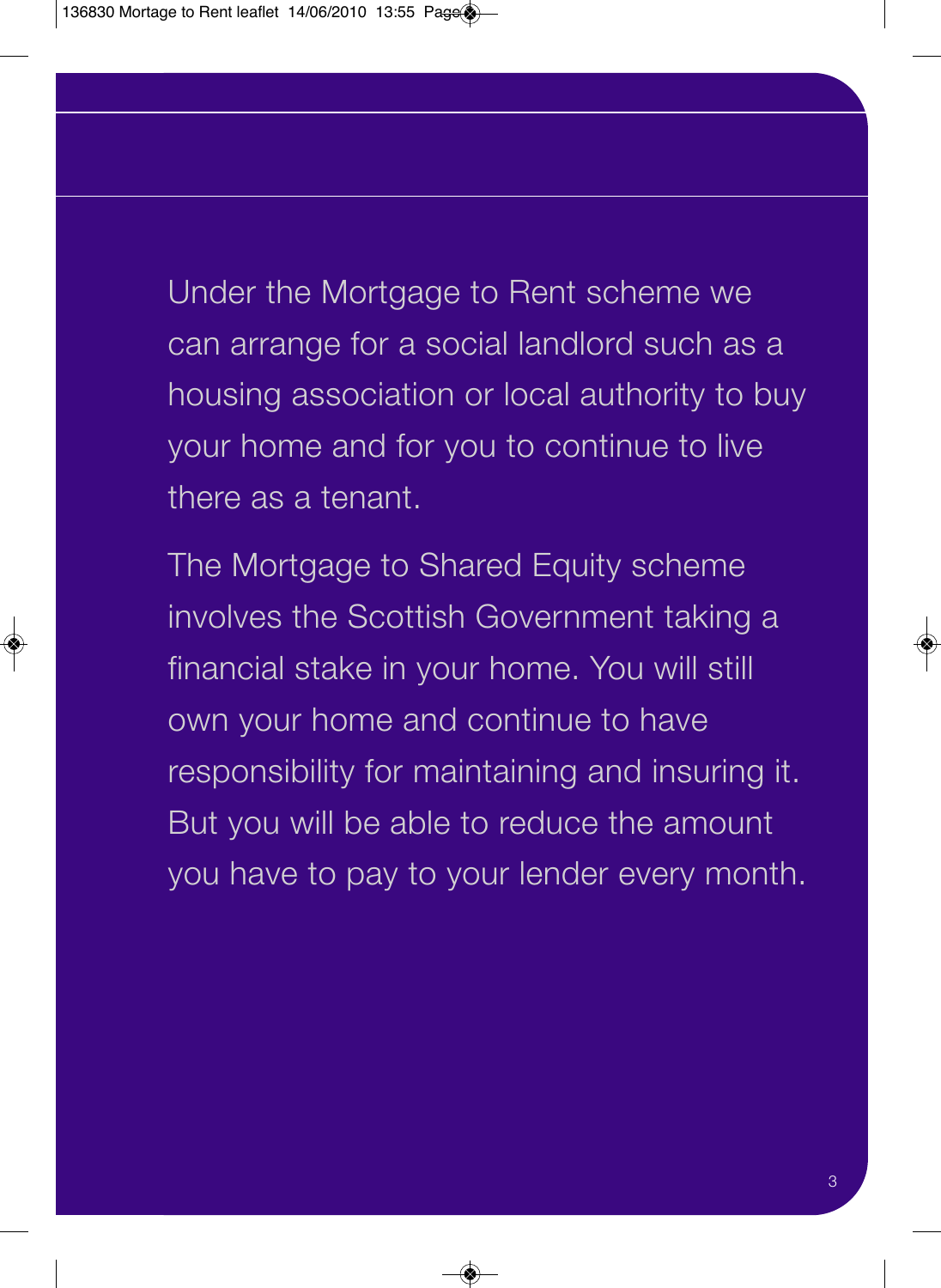If you are experiencing difficulty in paying any loans that are secured against your home you should tell your lender(s) immediately. You may be able to come to an arrangement with them. If not, you should seek independent advice. There are a range of organisations that can provide you with free impartial advice. Details of how to contact these organisations are provided on the inside back page of this leaflet.

### **To be considered for the Mortgage to Rent scheme you must have:**

- failed to reach agreement with your lender(s) on how to manage your arrears or have had a trustee appointed to your estate and your trustee is looking to force the sale of your property; and
- obtained independent advice about your financial situation from a Citizens Advice Bureau, Money Advice outlet or local authority money advice centre.

In addition:

• The value of your home must be no more than the maximum levels we have set depending on the size and location of your home. Your independent adviser will be able to provide you with up-to-date information on these values. The information is also available on the Scottish Government's website at **www.scotland.gov.uk** And we can be flexible if you have particular housing needs as a result of a disability.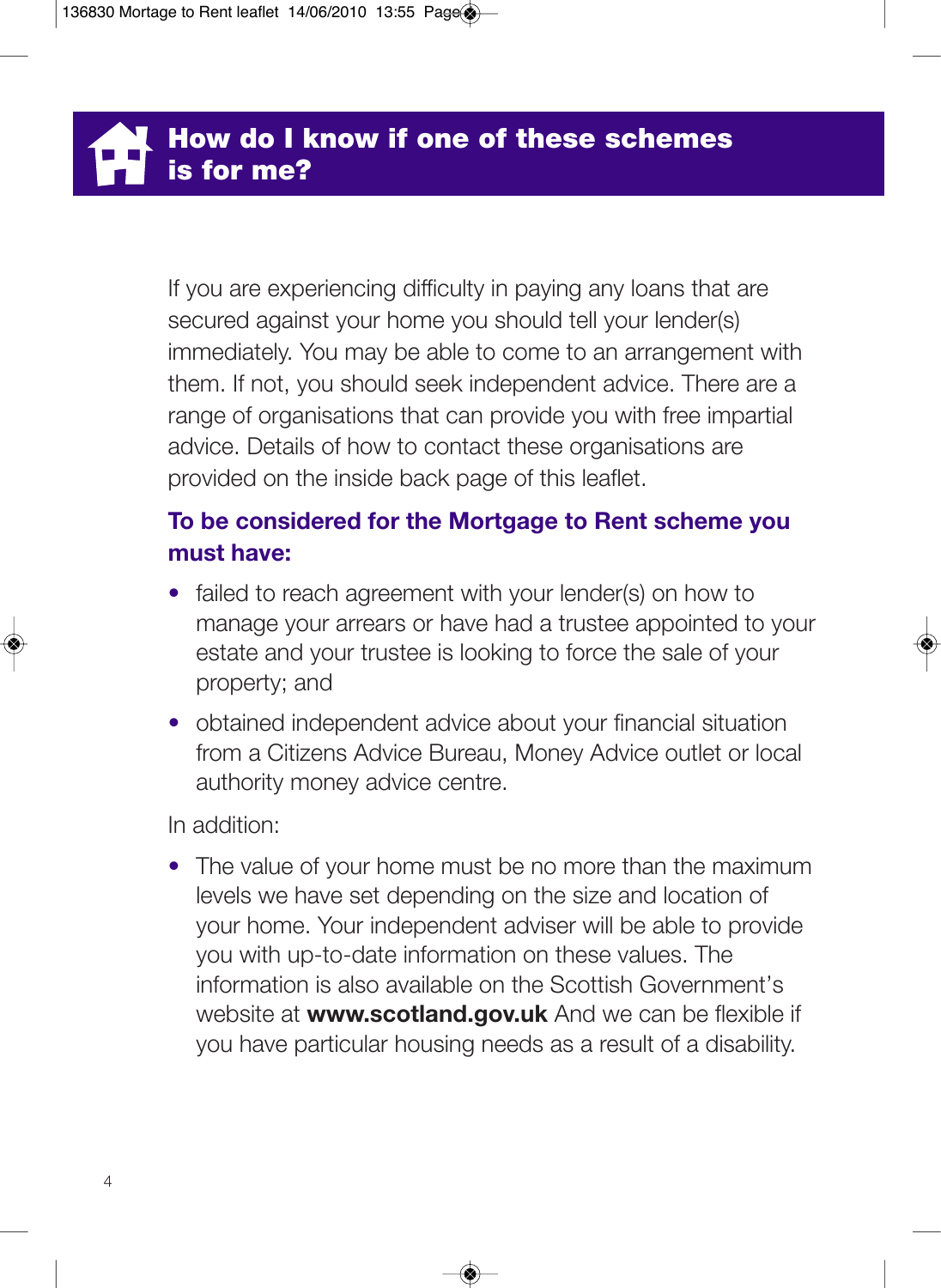- You must have been unable to make full payments on a loan secured against your home for at least three months and have cumulative arrears of at least one month. If you have had a trustee appointed to your estate this condition regarding arrears does not apply.
- You must be ineligible for help through other UK Government support schemes such as Income Support for Mortgage Interest and Homeowners Mortgage Support. If however, assistance from these schemes does not remove the threat of repossession, we may consider your application.
- You must not normally own a home elsewhere. However, in exceptional circumstances, we will consider your case.
- You must have lived in your home for the last 12 months.
- You must not hold capital in excess of £2,000 if you are under 60 years of age or £4,000 if you are 60 years or older. We explain what we mean by 'capital' later on.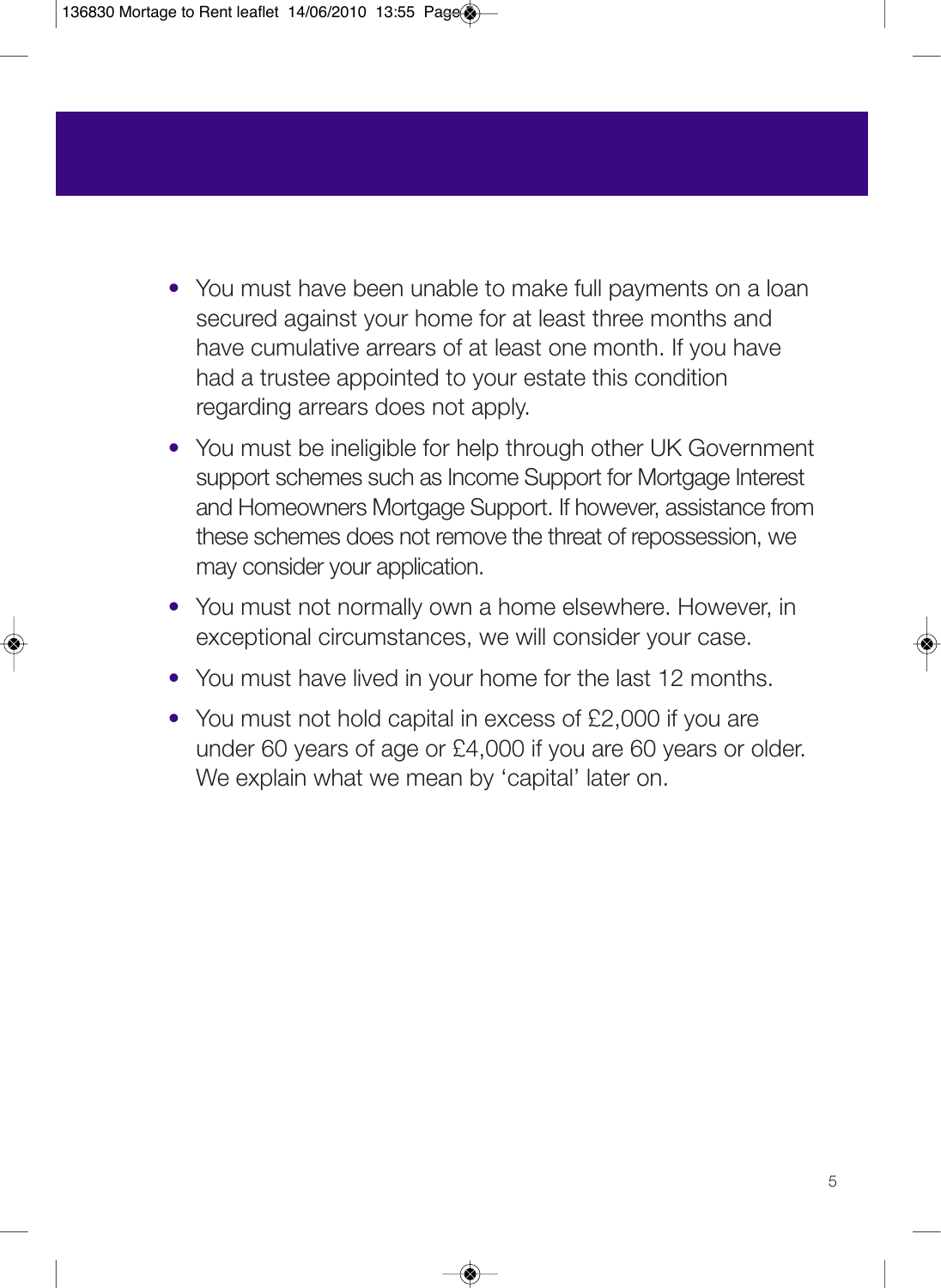

### **In addition, to be considered for the Mortgage to Shared Equity scheme you must also:**

- Hold 25 per cent or more equity in your home.
- Not have had a trustee appointed to your estate.
- Have a capital and interest repayment mortgage.
- Own a property that is above the Tolerable Standard. This is the minimum standard a property should meet to be fit to live in.

Applications for the Mortgage to Rent and Mortgage to Shared Equity schemes are considered in the order they are received. However, it is possible that in some circumstances there may not be funding available to meet the demands of the schemes. If this is the case, the Scottish Government will agree a process for prioritising applications and will publish it on its website.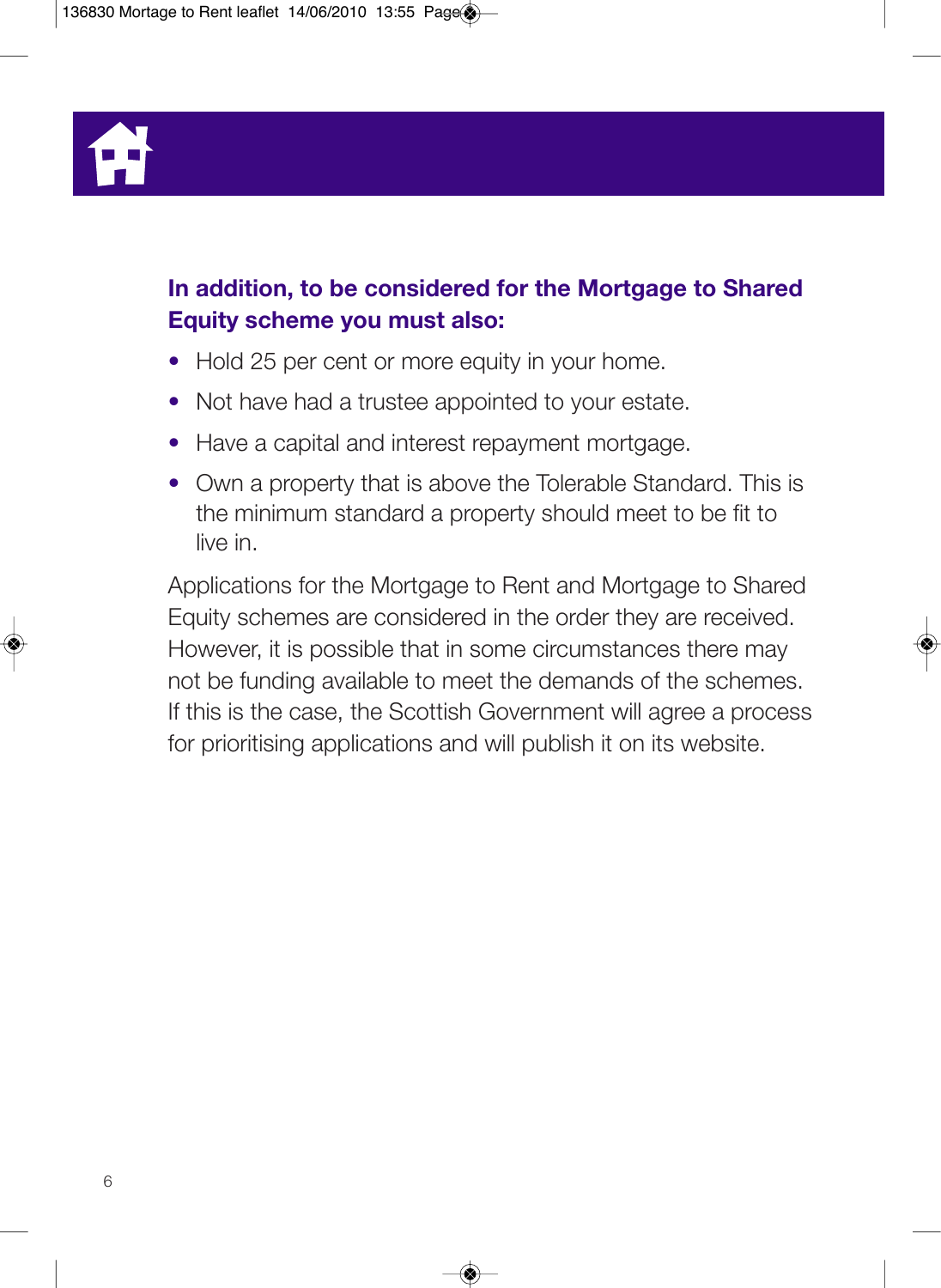# What do we mean by 'capital'?

**To calculate the amount of capital you have when you apply we include:**

- **Savings including cash, Premium Bonds, stocks and shares, unit trusts, bank and building society accounts, and fixed term investments.**
- **The surrender value of any life assurance or endowment policies that are not linked to your mortgage, unless the reason for your financial difficulty is ill-health, the policy holder is terminally ill and the policy is providing life cover.**
- **Equity in any other property you own.**
- **Redundancy payments.**
- **Pension lump sum payments.**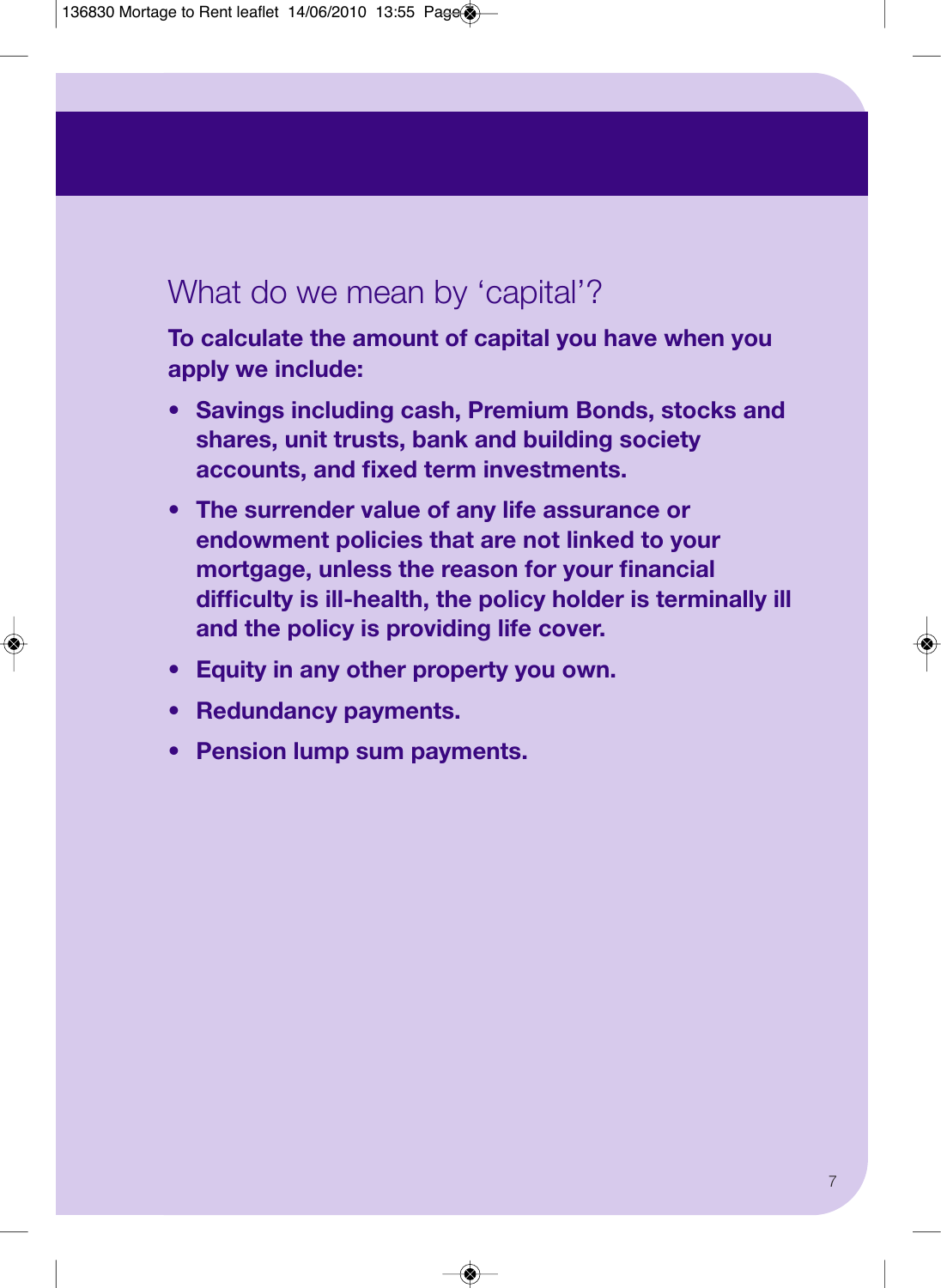Having met with your independent adviser you need to complete an application form.

**It is important that you complete the form in full and provide us with all the supporting information we ask for. If we don't receive this we won't be able to consider your application and we will return it to you requesting further information. This means it will take longer for us to let you know whether you are eligible. And this may put you at greater risk of losing your home.** 

**Remember, we can't consider your application if you haven't taken independent advice from one of the places identified in this leaflet. Your application will need to include a letter from your adviser confirming that you have taken independent advice.** 

If you are not sure about any of the questions or the information we require, or need assistance completing the form, your independent adviser may be able to help. Alternatively, you can call us on 0845 279 9999 or email us at **homeownerssupportfund@scotland.gsi.gov.uk** and we will be happy to help you. However, we cannot provide you with guidance on whether one of the schemes is the right course of action for you, nor can we provide you with any legal or financial advice.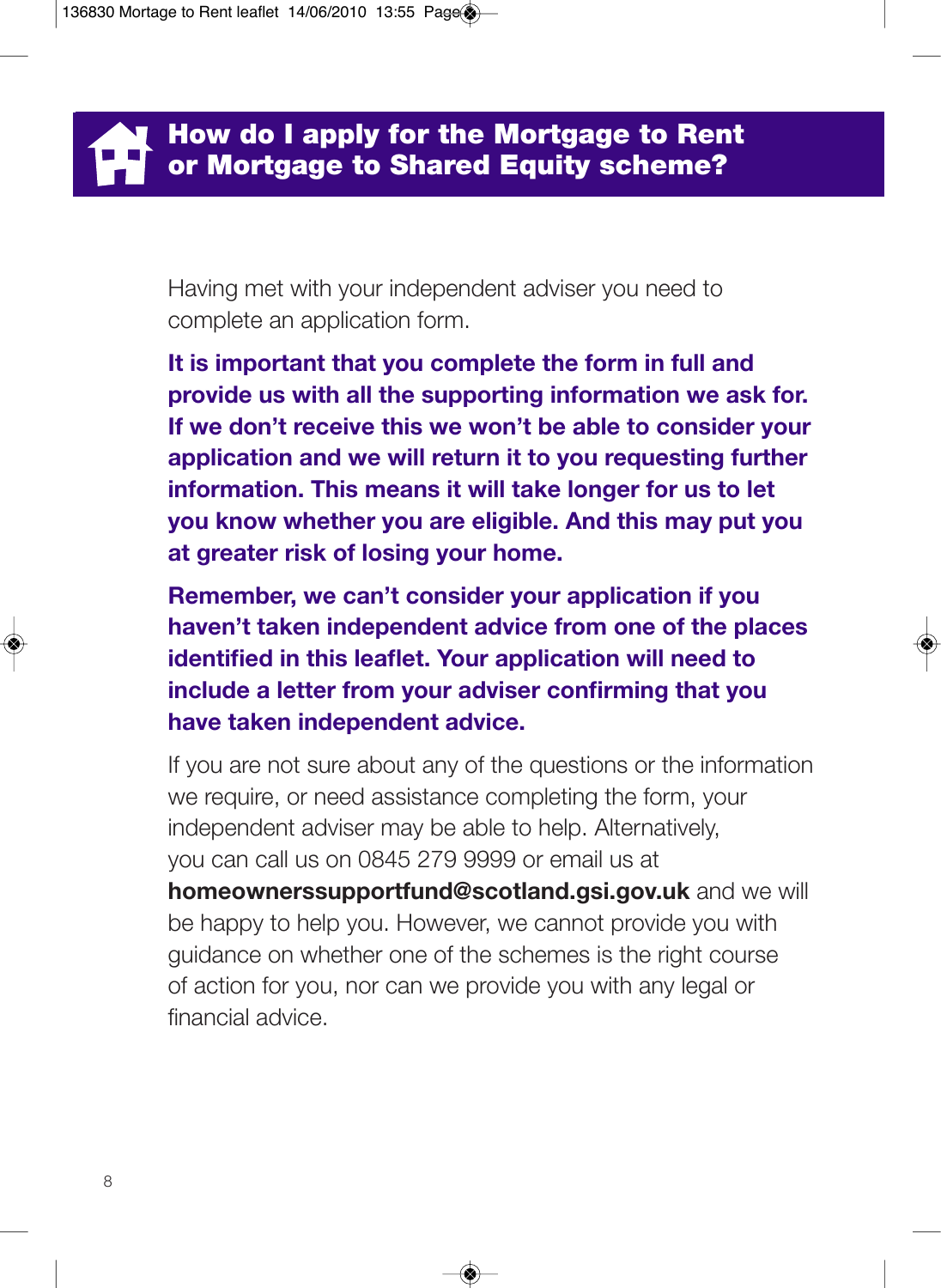When we receive your completed application form and all the supporting information we require, we will undertake an initial assessment of whether you are eligible for further consideration. This might involve arranging a survey of your home to obtain an up-to-date valuation and to identify whether any repairs are required.

If we consider you to be ineligible, we will write to let you know explaining our reasons.

If we consider you to be eligible we will decide whether to progress your application under the Mortgage to Rent or Mortgage to Shared Equity scheme.

If we are considering your application under the Mortgage to Rent scheme we will ask the council or housing association who may become your landlord to visit your home and undertake gas and electrical checks.

If we are considering your application under the Mortgage to Shared Equity scheme, we will arrange for your independent adviser to assess how much you could afford to pay towards your secured loan(s). This will allow us to calculate how much equity the Scottish Government needs to take in your property to allow you to remain a home owner. If for any reason we decide that the Mortgage to Shared Equity scheme is not for you, we will consider if you are eligible to participate in the Mortgage to Rent scheme.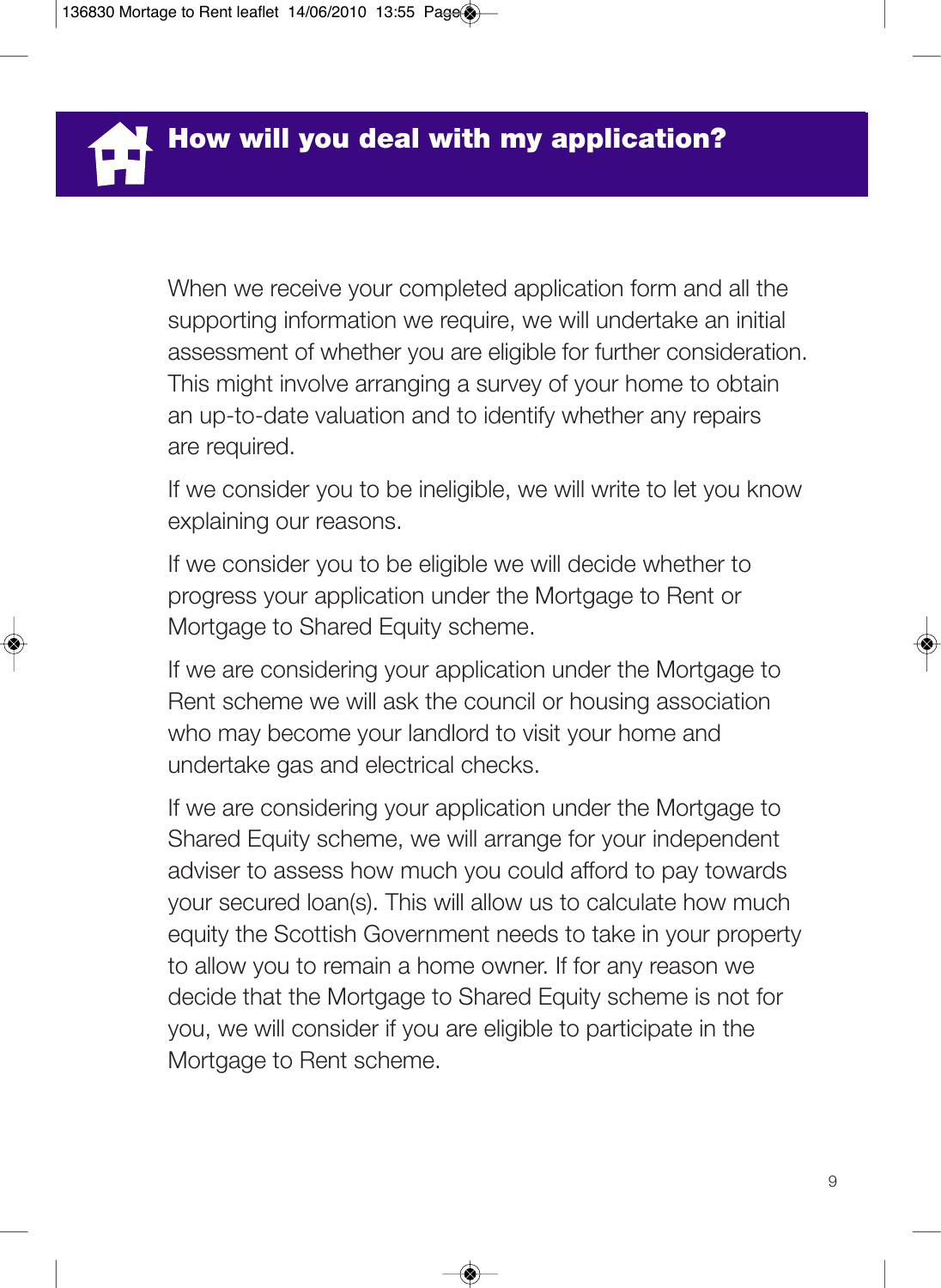

Once we have assessed that you are definitely eligible to participate in one of the schemes we will write to you explaining the terms. In the case of the Mortgage to Rent scheme you will be allowed to keep up to £8,000 if you are under 60 years old and up to £12,000 if you are 60 or over after any secured lenders or others with an interest in your home have been repaid. Any money above these amounts will be put towards funding the scheme.

In the case of the Mortgage to Shared Equity scheme we advise you of the amount of equity that the Scottish Government is prepared to take in your home.

If you are in agreement we will proceed with the necessary legal and other arrangements.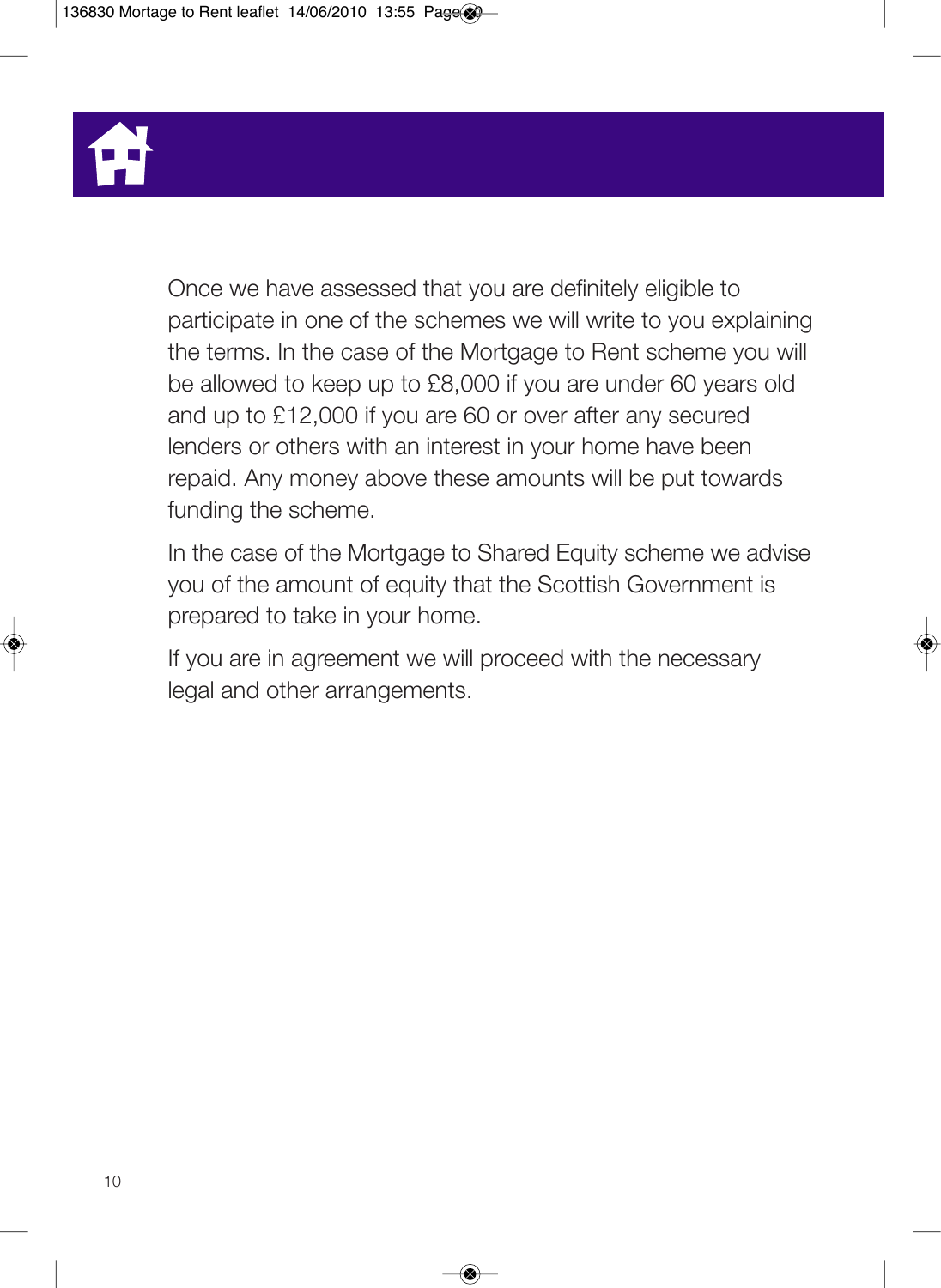#### **Here is an example of a Mortgage to Rent application.**

Jim and Kate are both 55 years old and jointly own their three apartment home, which they have lived in for two years. They have been unable to make any payments on their mortgage for three months, and have been unable to reach agreement with their lender on how to manage their arrears. They have received independent advice about their financial situation from their local Money Advice outlet, and are ineligible for any UK Government support scheme. The open market value of their property is £68,000, which is within the published maximum price ceiling for their area. They had no capital when they applied to the Scottish Government's Home Owners' Support Fund and hold less than 25 per cent equity in their property.

£4,000 worth of repairs have been identified as being necessary to the property. The property is valued by the surveyor as being worth £71,000 after these repairs have been carried out. The price that Jim and Kate will receive for their home is £67,000 (£71,000 less £4,000).

The amount owing on the couple's mortgage is £65,000. This means that, under the Mortgage to Rent scheme, their mortgage can be paid off in full. Jim and Kate will receive the rest of the sales proceeds which amounts to £2,000. They will become tenants of the local housing association to which they will pay a monthly rent.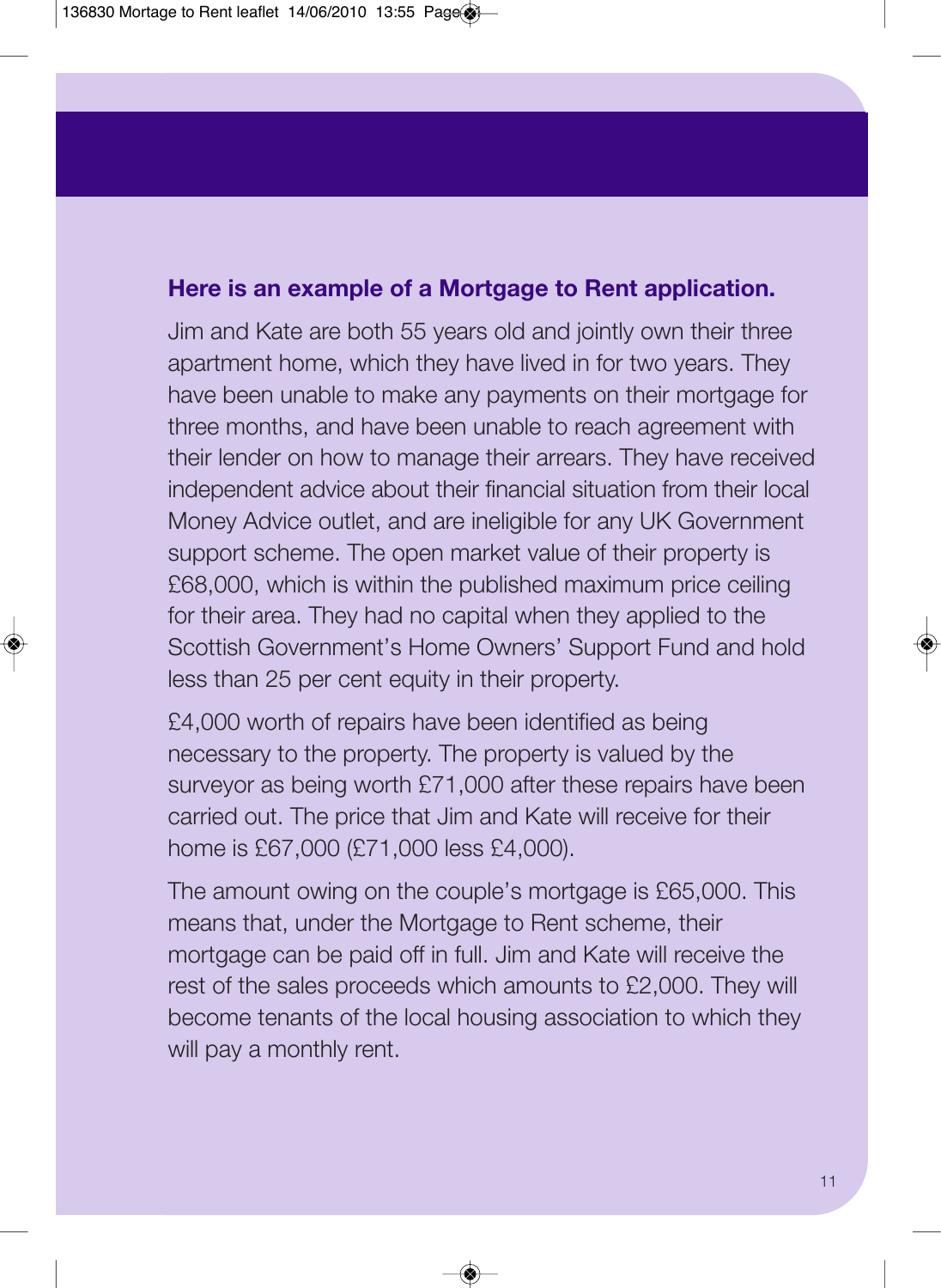

#### **Here is an example of a Mortgage to Shared Equity application.**

Jack is 35 years of age and bought his three apartment flat five years ago. It is now worth £120,000. Jack has recently suffered a significant loss of income and has been unable to make full payments to his mortgage lender for three months. He now has an outstanding mortgage (including more than one month's arrears) of £80,000 and his equity is insufficient to allow him to buy a less expensive house. He has been unable to reach agreement with his lender on how to manage the arrears and does not hold any capital.

Following a detailed assessment of his income and expenditure commitments, Jack's money adviser concludes that Jack would be able to maintain a mortgage of £60,000. He submits an application to the Scottish Government's Home Owners' Support Fund.

The Scottish Government carries out an assessment of Jack's application and confirms in writing that he is eligible for the Mortgage to Shared Equity scheme. Jack discusses the Scottish Government's letter with his solicitor and decides that he would like to proceed with his application. He therefore arranges for his money adviser to write to his mortgage lender to check that they are happy to proceed. As soon as Jack's mortgage lender confirms they are agreeable to reducing his mortgage, Jack formally confirms to the Scottish Government that he wishes to continue with his application.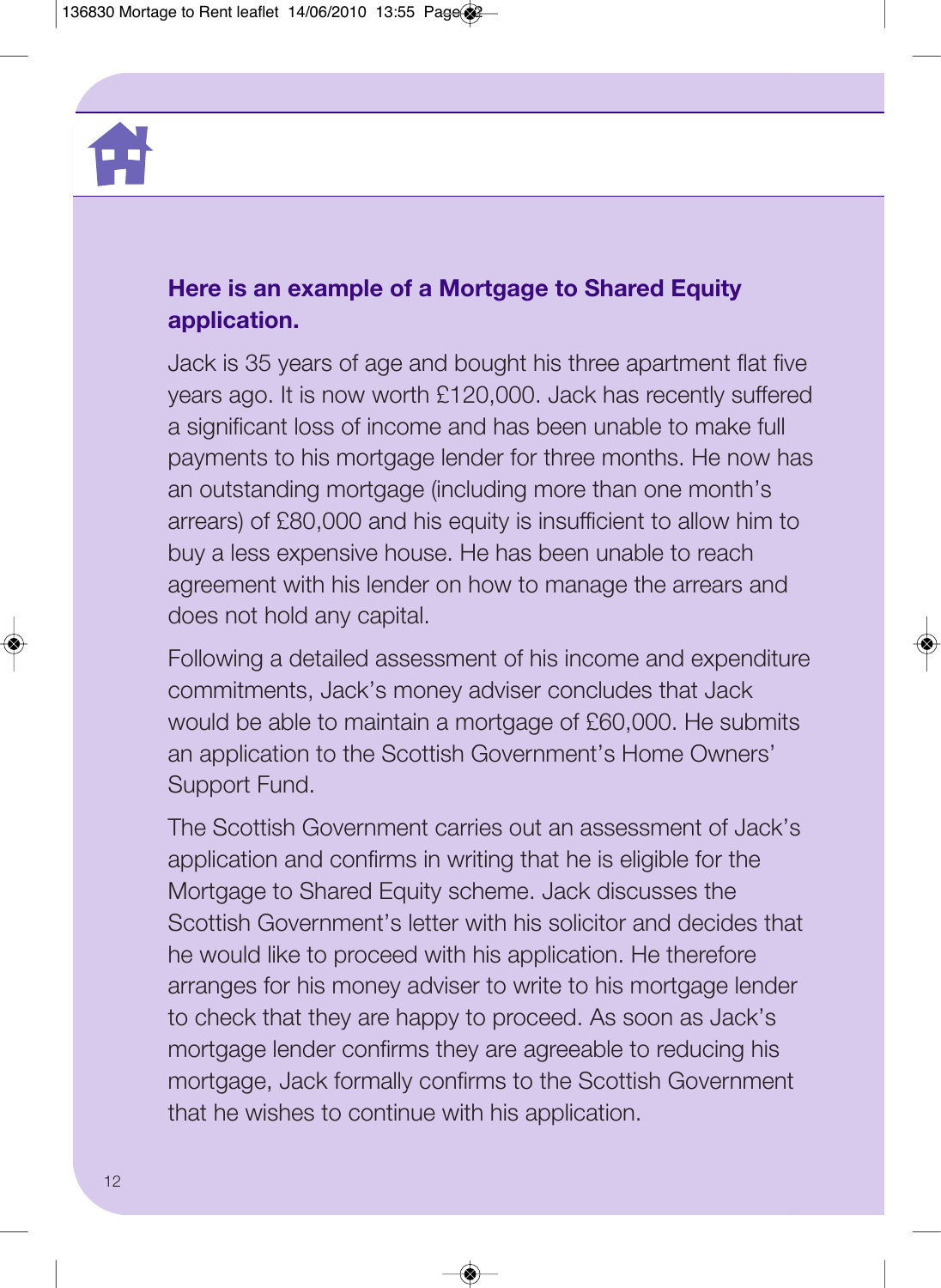The Scottish Government's solicitor sends Jack's solicitor the standard legal documentation so that Jack can be fully advised on its terms. The Scottish Government's solicitor also checks the titles to Jack's property, which are in order. Jack confirms that he is happy to proceed and the legal documentation is prepared and signed. Jack pays his solicitor for the legal advice he has received. And the Scottish Government pays Jack's mortgage lender £20,000 so that his mortgage can be reduced from £80,000 to £60,000. The Scottish Government then holds an equity stake of around 17 per cent in the value of Jack's flat.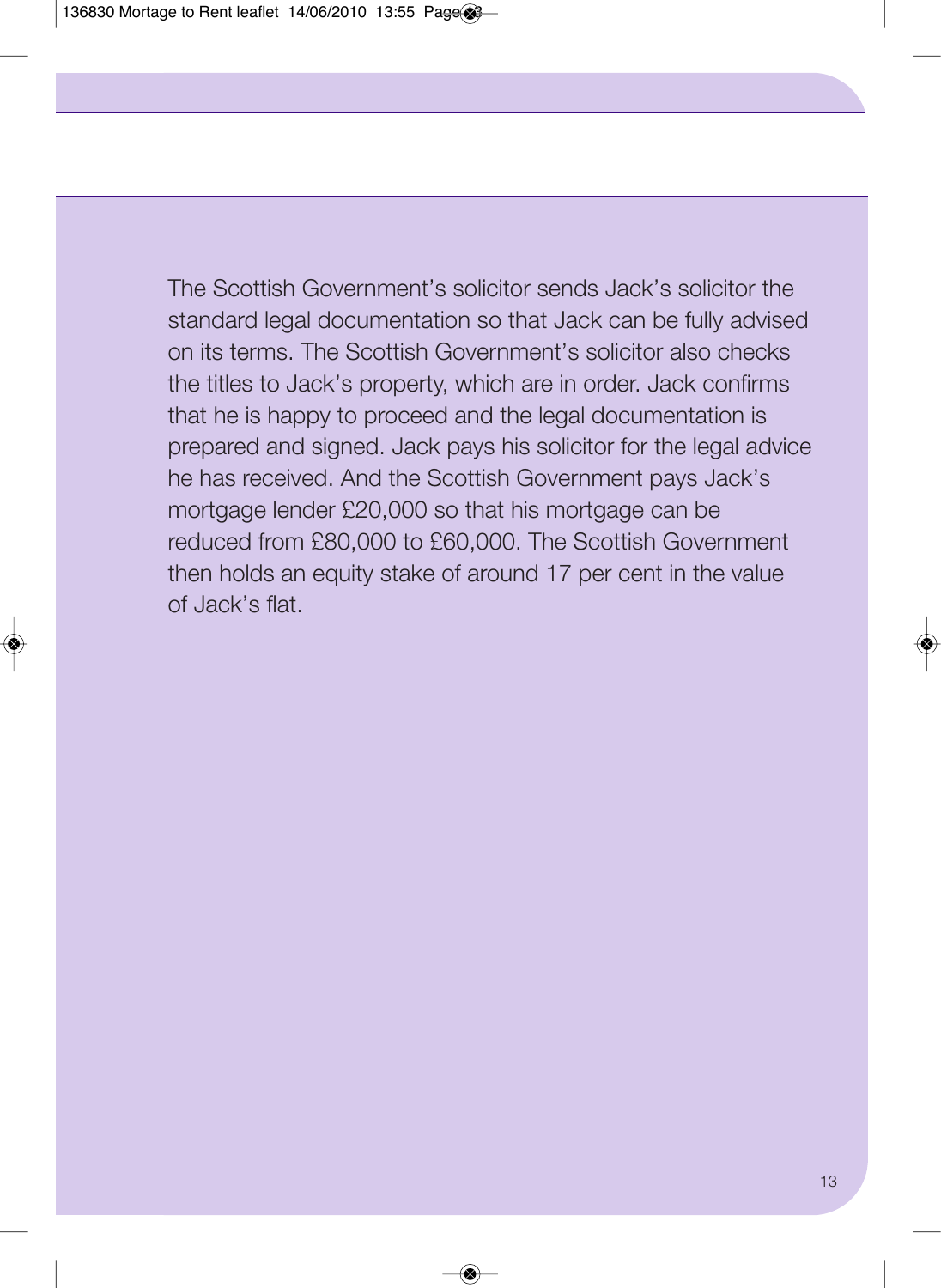**Some frequently asks questions the Mortgage to Rent scheme** 

### **How will my home be valued if I am eligible?**

Your home will be valued at its current market value as assessed by a professional surveyor we appoint. The surveyor also provides a value based on what the property would be worth if it was sold on the open market, assuming that any repairs identified are rectified. This is called the 'adjusted open market value'. The values arrived at by the surveyor are not negotiable.

#### **How will you decide what repairs are required to my home?**

These will be based on the Scottish Housing Quality Standard and on any work identified as a result of gas and electrical checks that the landlord carries out. The Scottish Housing Quality Standard is a national standard that councils and housing associations are working to meet for their properties. Details of the Standard can be found at **www.scotland.gov.uk**

If the cost of repairs is estimated to be more than £6,000, you will not be eligible for the scheme unless someone is prepared to pay the amount above £6,000. This could be you, your prospective landlord, your lender or someone else with an interest in your home.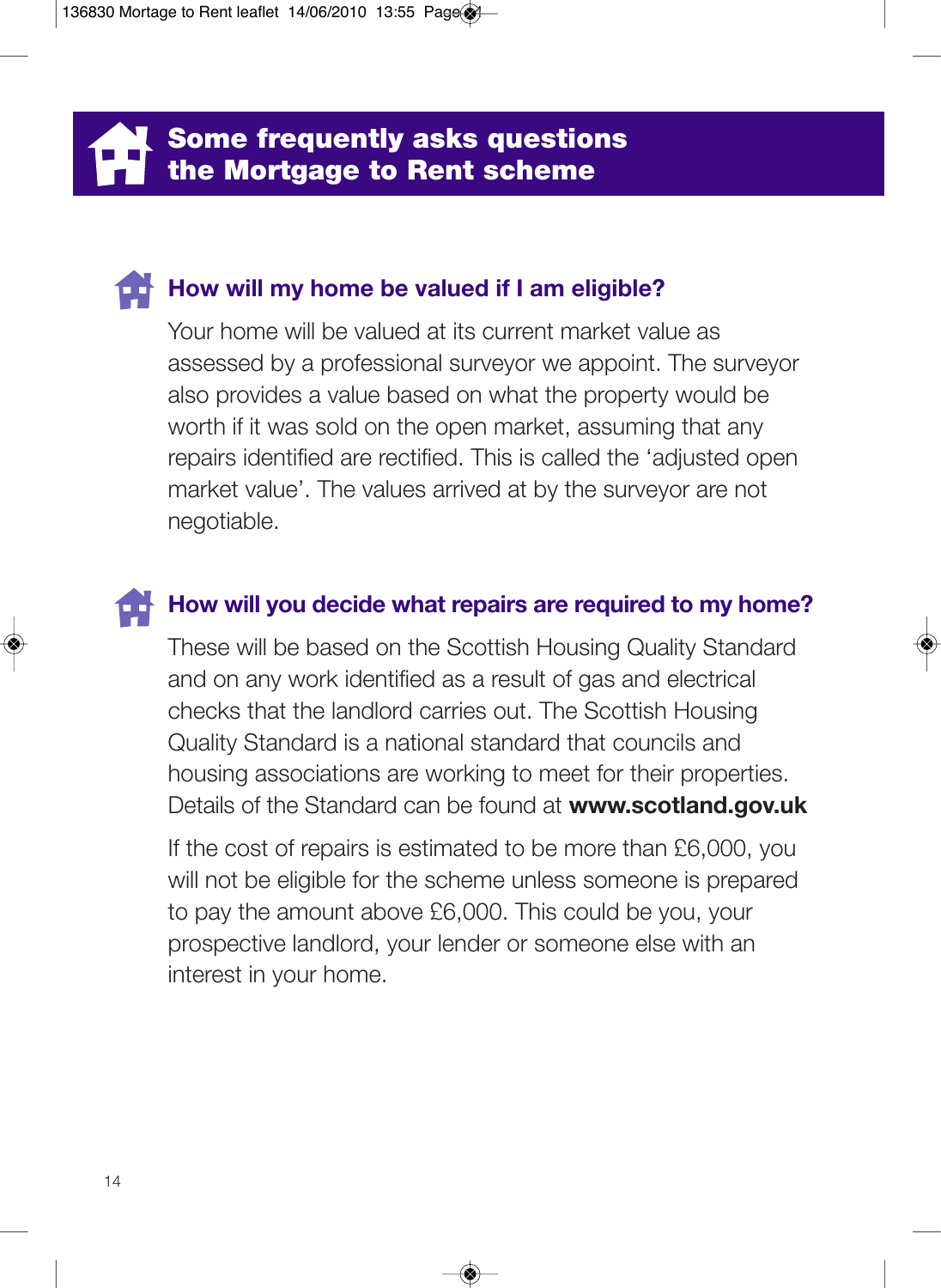

### **How much will my house be bought for?**

The price that will be paid for your property is calculated by deducting the total cost of repairs required (up to a maximum sum of £6,000) from the adjusted open market value. We call this the 'purchase price'.

#### **What happens to the purchase price?**

The money must first be used to repay all of the loans secured against your home (plus the cost of lifting any inhibitions and, where appropriate, discharging any trustee). If you are aged between 16 and 59 you can keep up to £8,000 of any capital left over after these debts have been repaid. Anything above that amount must be returned to the Scottish Government. If you are aged 60 or over, the same rules apply but you will be allowed to keep up to £12,000.

### **Can I apply if I bought my home under the Scottish Government's funded shared ownership or shared equity schemes?**

If you meet the criteria and have bought a shared ownership or shared equity house, we will consider you for the Mortgage to Rent scheme but not for the Mortgage to Shared Equity scheme.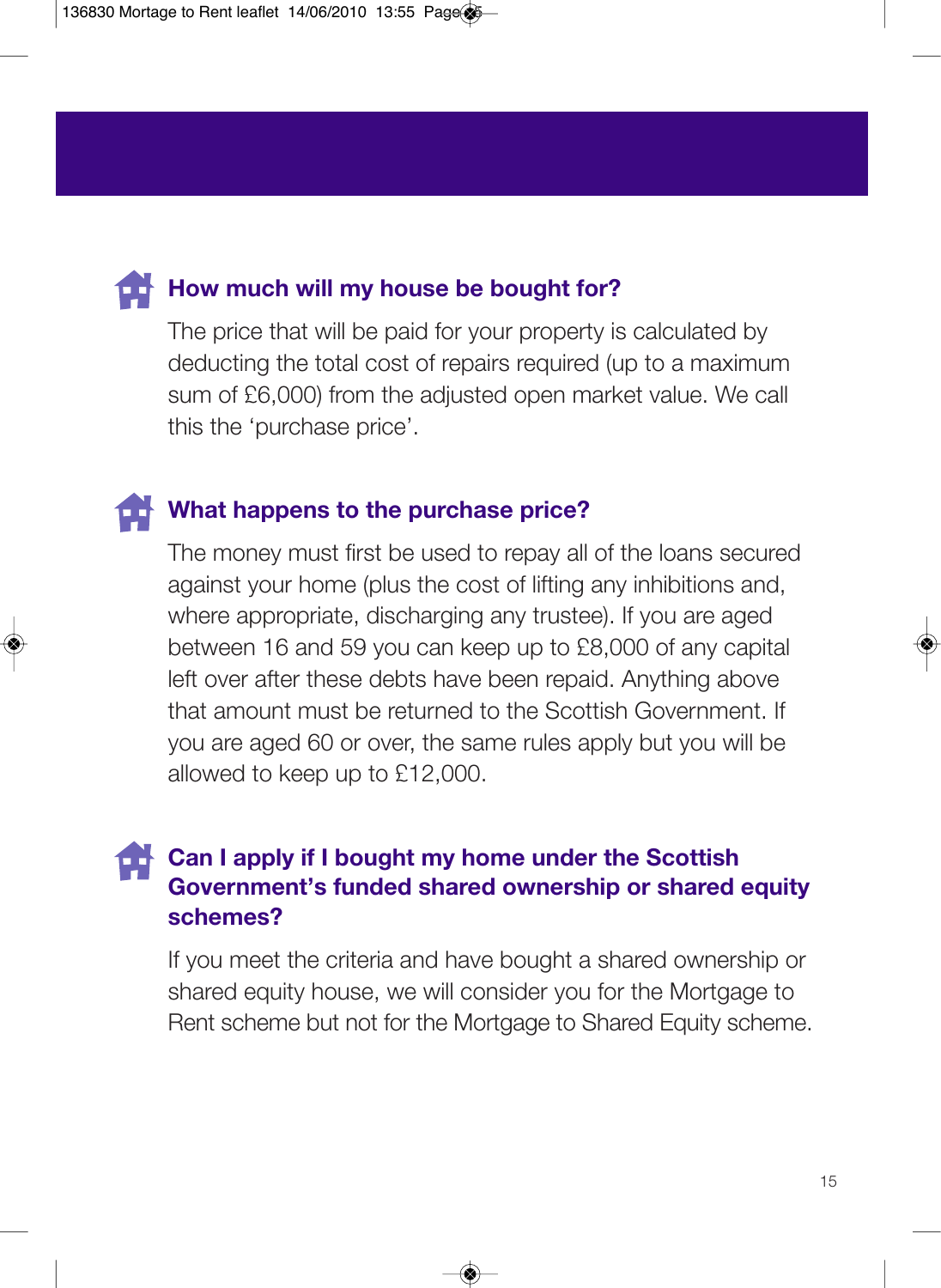# **Will I have security of tenure when I become a tenant?**

Your new landlord will normally provide you with a Scottish Secure Tenancy. They will explain your rights and responsibilities as a tenant and you will be required to enter into a tenancy agreement with them on the day your property is sold.

### **How much rent will I be charged?**

You will be charged the same rent as your landlord charges other tenants for similar types of property in similar locations. You should discuss this with your landlord before agreeing to sell your home.

# **Do I have a choice of landlord?**

No. We will try to identify a social landlord that is participating in the scheme and owns houses in the area. Sometimes this may not be possible. And sometimes we may have to approach more than one landlord before we can find one who is prepared to buy your home.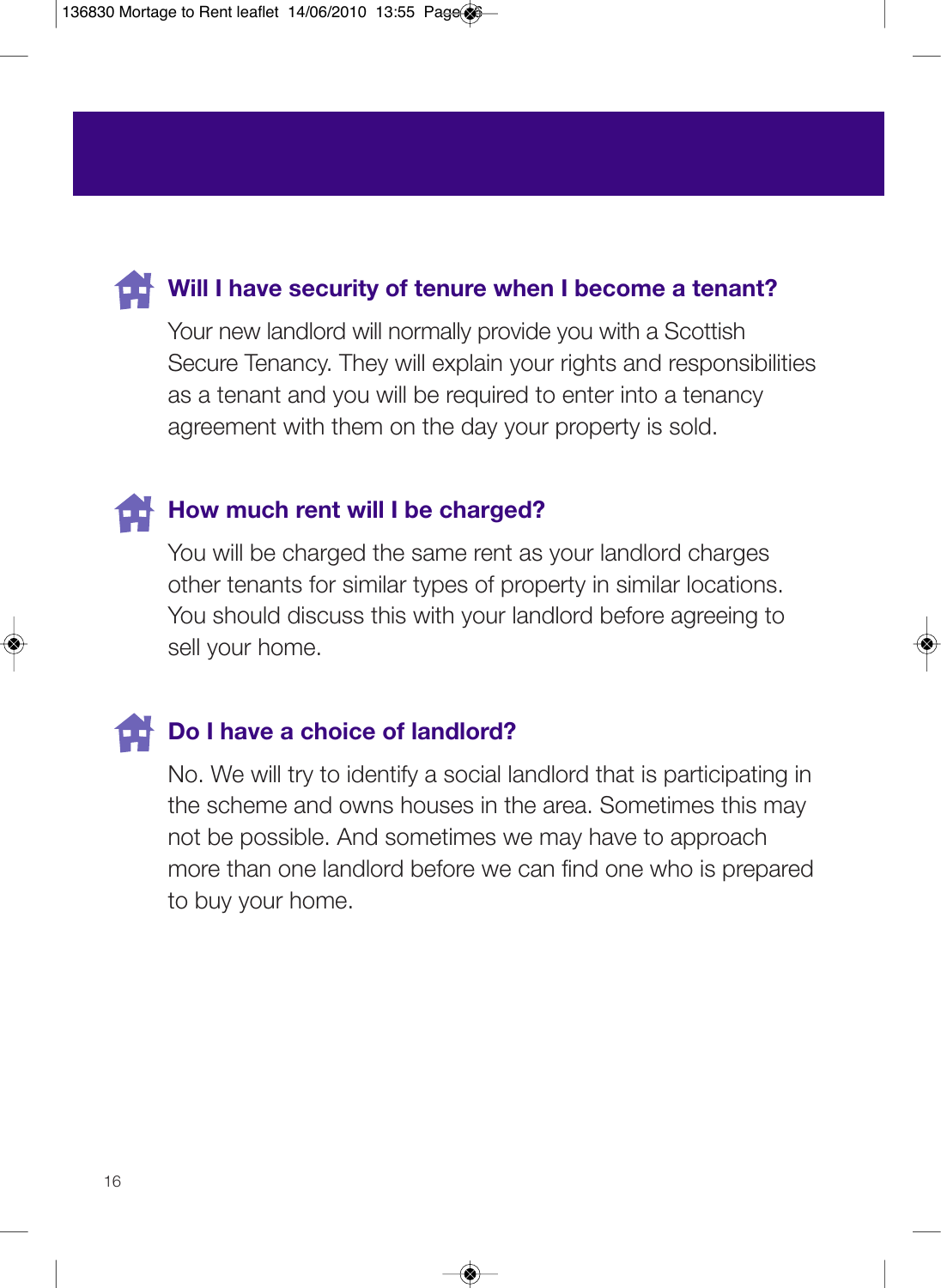# **What level of equity will the Scottish Government take in my home if I am eligible?**

We will use a detailed assessment of your income and expenditure commitments to work out the minimum level of equity that the Scottish Government needs to take in your property in order to reduce your debt to a manageable level. You are required to meet any costs you incur such as legal fees or charges imposed by lenders.

# **What responsibilities does a shared equity owner have?**

You will have responsibility for all maintenance, insurance and repair costs, as well as making your mortgage payments and paying tax to your local authority. You will be responsible for keeping your home in a good state of repair. If your home has shared and common parts (for instance, a flat) you will be responsible for paying any common maintenance or service charges.

# **Do I pay any rent?**

No. The Scottish Government will take an equity stake in the property but will not charge you any rent.

### **What happens if I want to sell my home in the future?**

You can sell your home at any time with vacant possession on the open market. The sale price you receive will be split between the Scottish Government and you, based on the level of equity each holds. For instance, if the Scottish Government held 30 per cent equity in your home and you sold it for £130,000, your share from the sale would be £91,000.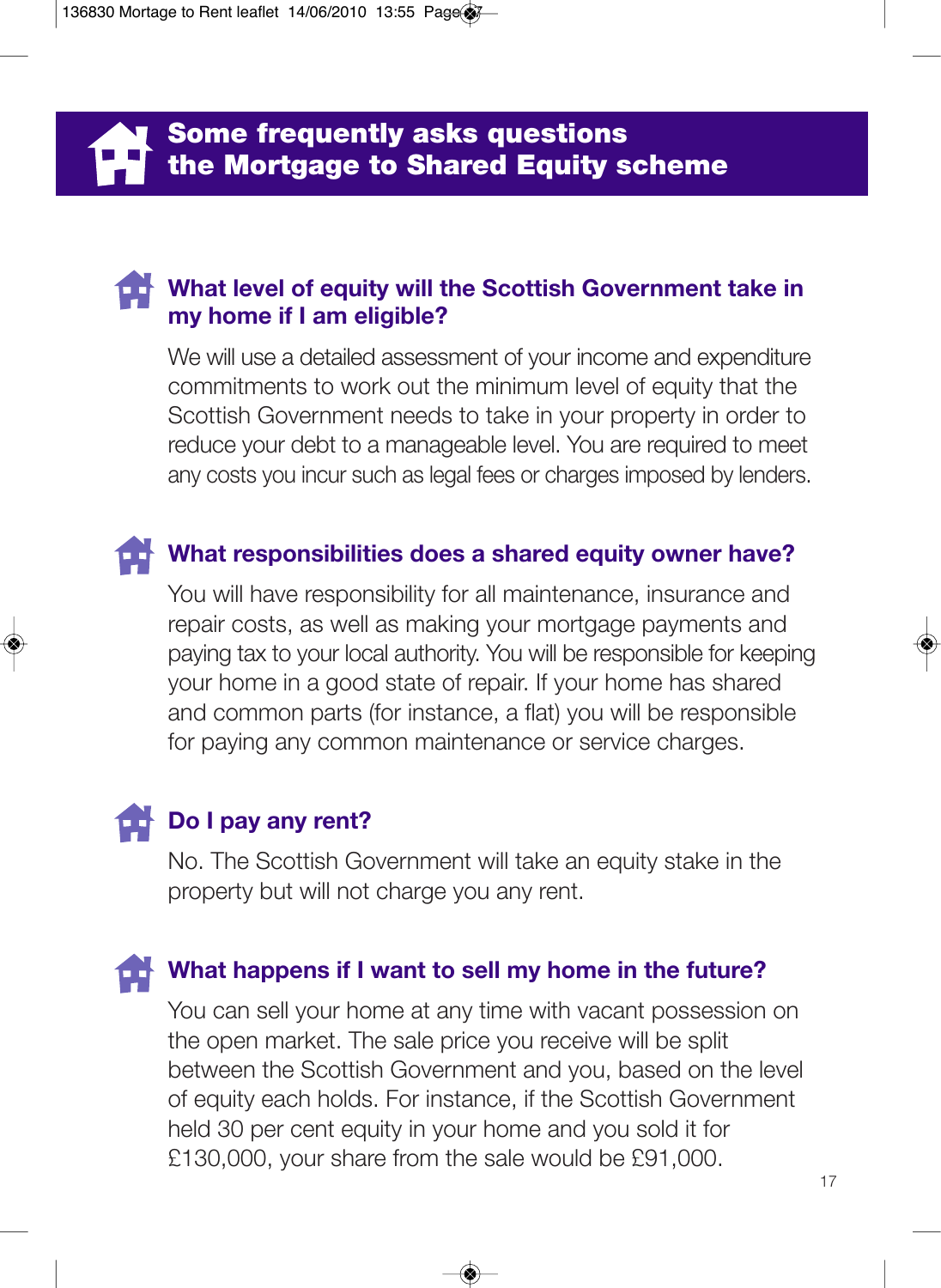

#### **Can I purchase more equity in my home over time?**

Yes. After two years you can buy as much additional equity as you can afford as often as you like. And if your financial position improves and you can afford it, we expect you to purchase all the equity within 10 years.

#### **What else do I need to know about this scheme?**

Your independent money adviser will have more information on the financial requirements of the Mortgage to Shared Equity scheme. You will also require to take legal advice before committing yourself to the scheme. You should ensure that your solicitor advises you on the terms of all documentation and that you are satisfied with those terms before agreeing to enter into any legal commitments. The shared equity arrangements will include the granting of a mortgage (or 'standard security' as it is known in Scotland) to secure the rights of the Scottish Government. **YOU SHOULD CHECK THAT THIS MORTGAGE WILL MEET YOUR NEEDS IF YOU WANT TO MOVE OR SELL YOUR HOME OR IF YOU WANT YOUR FAMILY TO INHERIT IT.**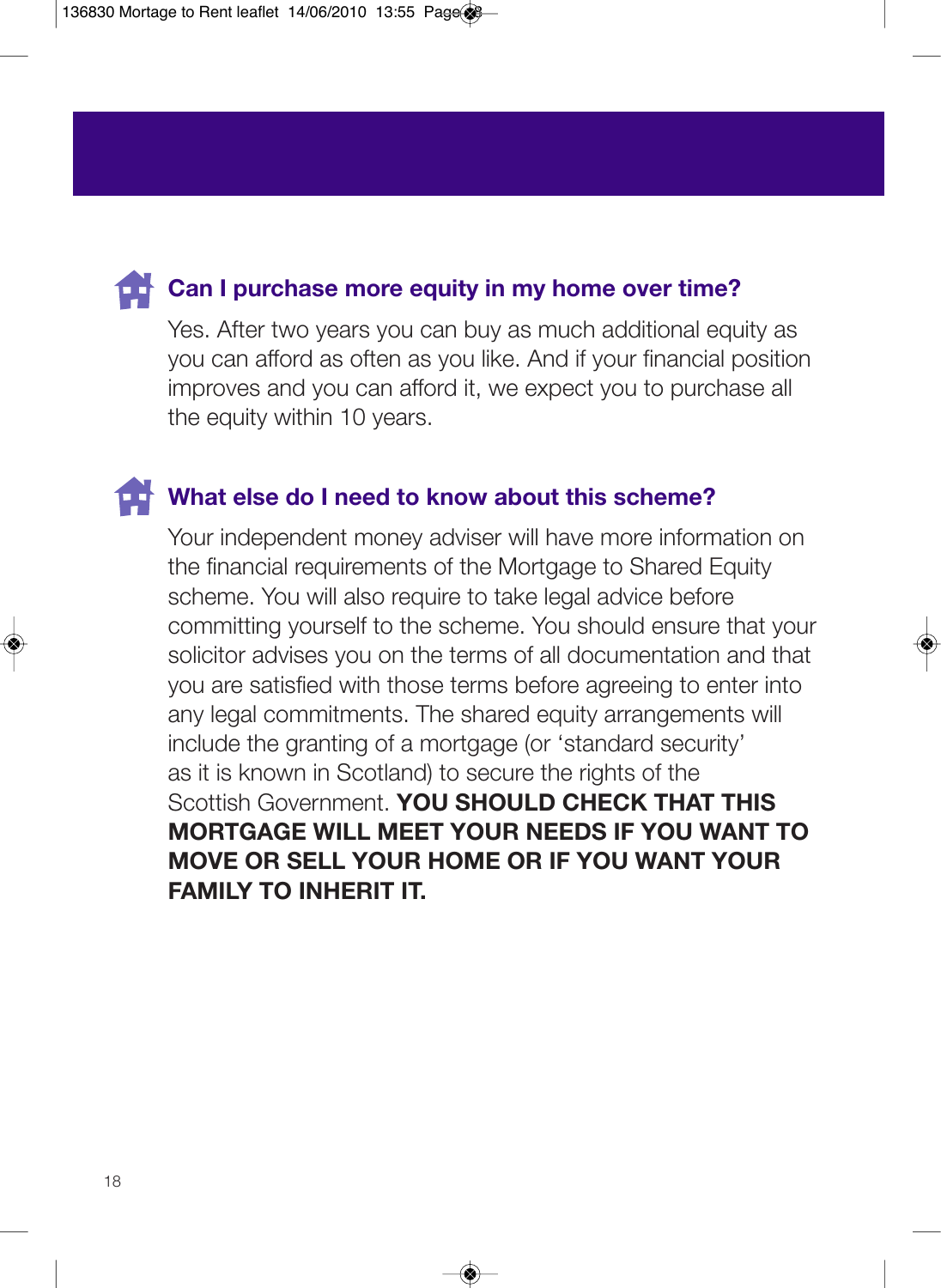**You must obtain independent advice about your financial situation before applying to take part in the Mortgage to Rent or Mortgage to Shared Equity schemes. We can't consider your application unless you have taken advice from a Citizens Advice Bureau, Money Advice outlet or local authority money advice centre. Contact details can be obtained from:**

#### **Citizens Advice Scotland**

Citizens Advice Scotland will give you the nearest contact name and telephone number of a Citizens Advice Bureau in your area. All bureaux provide free, confidential and independent advice.

**t** 0845 4500 351

**Contacts**

**w www.cas.org.uk**

#### **Money Advice Scotland**

Money Advice Scotland will give you the nearest contact name and telephone number of a Money Advice outlet.

**t** 0141 572 0237

#### **w www.moneyadvicescotland.org.uk**

#### **Local authority money advice centres**

Many local authorities offer money advice services. You will find details in the telephone directory, online or by contacting your local council.

### **A full list of advice agencies can be found at www.scotland.gov.uk**